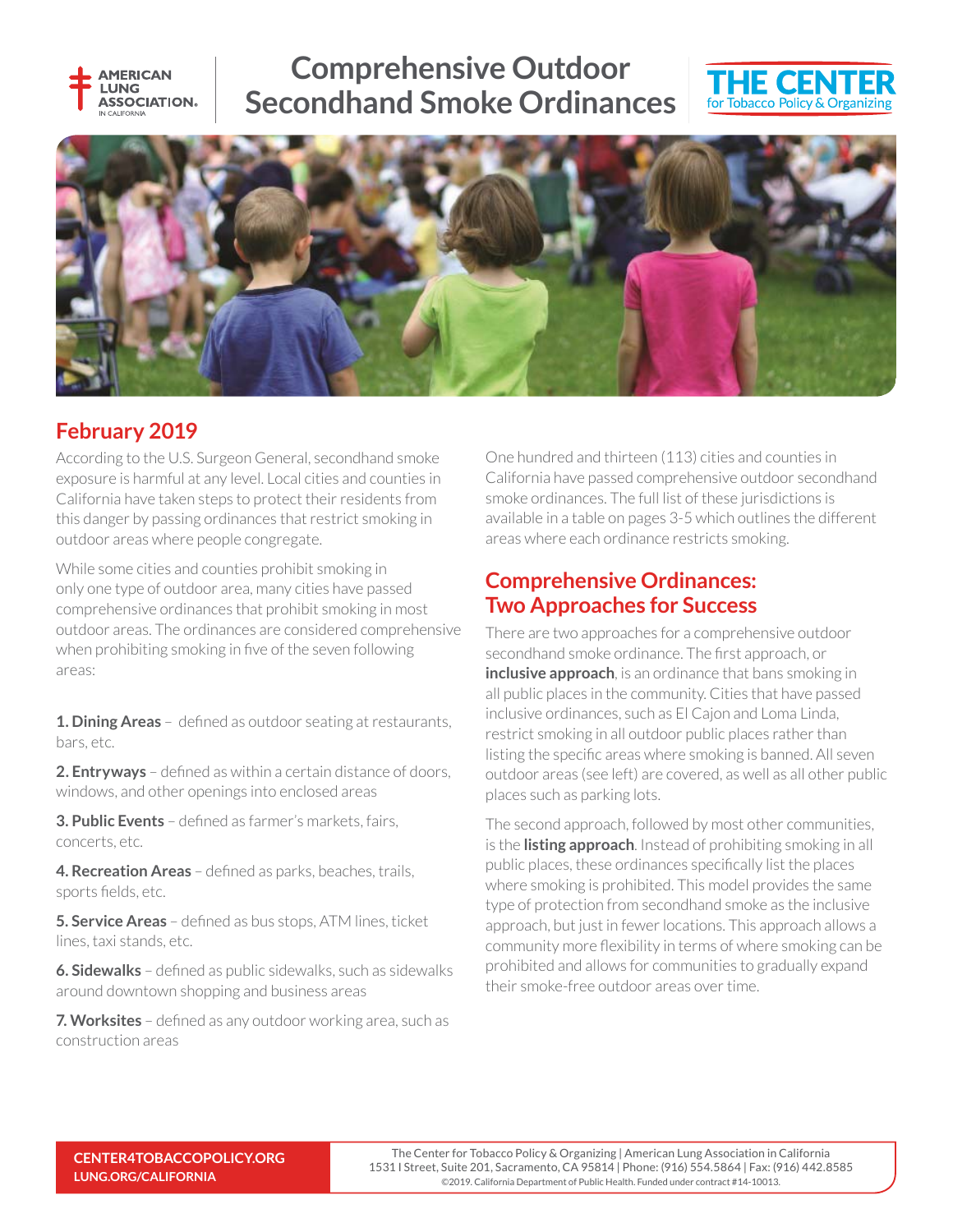Because these ordinances are designed to be self-enforcing, it is important for the city or county to properly implement the ordinance with an education campaign to make the public aware of the locations where smoking is prohibited. A good implementation plan can include several different elements depending on city/county resources, including signage, publications, websites and dedicated staff. While every jurisdiction may not include all of these elements, it is important to include as many as possible to ensure that the ordinance is effective at prohibiting smoking in these outdoor areas. Below are descriptions of each of these elements:

**Signage** – "No smoking" signs make it clear to the public where smoking is prohibited and empower people to ask someone to stop smoking.

**Publications** – Materials such as brochures, Frequently Asked Questions (FAQs) and window decals are useful for providing to businesses so that they can comply with the new law.

**Websites** – A useful way to reach a broad audience is to dedicate a section of the jurisdiction's website to providing information on the ordinance.

**Dedicated Staff** – Some cities have designated a specific staff person to work on educating businesses and the public about the policy.

# **Enforcement**

Comprehensive outdoor secondhand smoke ordinances are designed to be self-enforcing. When communities pass these types of policies, they do not intend for police officers to spend their time searching for people smoking in public places. Rather, the expectation is that through education and signage (see "Implementation" above), residents will become

aware of the smoking restrictions and most individuals who smoke will obey the law. If someone does smoke in a restricted area, other people are likely to ask that individual to stop and inform him/her of the smoking restrictions.

Despite the reliance on self-enforcement, all of the ordinances listed have some provisions that allow the city to enforce the ordinance if needed. Cities and counties have made violations of their outdoor secondhand smoke ordinance punishable as a misdemeanor, infraction or both. In addition, an enforcement agency is usually designated to enforce the smoking prohibitions. Examples of the individuals and departments who are designated as enforcement agencies include police officers, code enforcement officers, city attorneys, city prosecutors, city managers, the fire department, health and human services department, environmental health department and parks department.

A final enforcement provision found in some of the ordinances, such as Temple City, San Fernando and Hermosa Beach, is private enforcement. This enforcement option empowers an individual to enforce the nonsmoking prohibition by bringing a civil action in court against a violator and suing for damages that were caused by violations of the ordinance. This is often included in addition to the above mentioned enforcement options.

### **Other Resources**

The Center has other resources on outdoor secondhand smoke ordinances available on our website at: **www.Center4TobaccoPolicy.org/tobacco-policy/ smokefree-outdoor-areas**

To view sample language for drafting outdoor smoking ordinances, please visit ChangeLab Solutions at: **www.ChangeLabSolutions.org**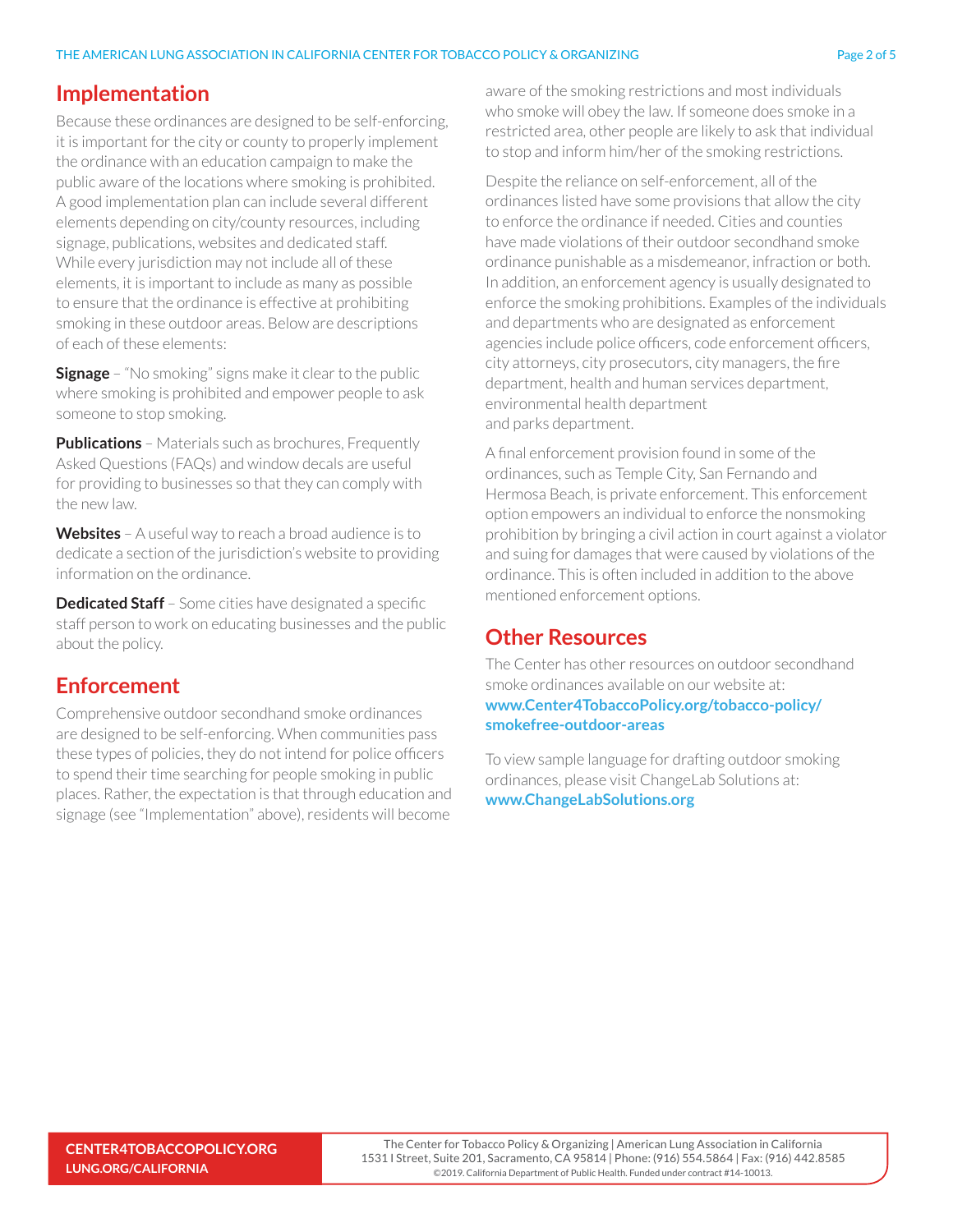#### **TABLE OF COMPREHENSIVE OUTDOOR SECONDHAND SMOKE ORDINANCES**

The 113 cities and counties in California with comprehensive ordinances are listed below, including in which outdoor areas smoking is prohibited in each community.

| <b>City / County</b>             | <b>Outdoor Areas Where Smoking is Prohibited</b> |                |                      |                         |                      |                  |                  |
|----------------------------------|--------------------------------------------------|----------------|----------------------|-------------------------|----------------------|------------------|------------------|
|                                  | <b>Dining Areas</b>                              | Entryways      | <b>Public Events</b> | <b>Recreation Areas</b> | <b>Service Areas</b> | <b>Sidewalks</b> | <b>Worksites</b> |
| Solvang (November 2018)          | X                                                | X              | X                    | X                       | X                    | $\mathsf{X}^*$   |                  |
| Citrus Heights (November 2018)   | X                                                | X              | X                    | X                       | X                    | $\mathsf{X}^*$   | $\mathsf{X}^*$   |
| Half Moon Bay (October 2018)     | $\mathsf X$                                      | X              | $\mathsf{X}^*$       | X                       | X                    | $\mathsf{X}^*$   |                  |
| Colma (September 2018)           | X                                                | X              | X                    | X                       | X                    |                  |                  |
| Tiburon (July 2018)              | X                                                | X              | X                    | X                       | X                    | $\mathsf{X}^*$   |                  |
| Mono County (July 2018)          | X                                                | X              | X                    | $X^*$                   | X                    |                  |                  |
| Sutter County (May 2018)         | $\mathsf X$                                      | $\mathsf{X}^*$ | $\mathsf X$          | $\mathsf X$             | X                    |                  |                  |
| Los Altos (March 2018)           | X                                                | $\mathsf{X}^*$ | X                    | X                       | X                    | $\mathsf{X}^*$   |                  |
| Dana Point (January 2018)        | X                                                | $\mathsf{X}^*$ | X                    | X                       | $\mathsf X$          | $\mathsf{X}^*$   | $\mathsf{X}^*$   |
| Morgan Hill (August 2017)        | $\mathsf{X}^*$                                   | X              | $X^*$                | $X^*$                   | X                    |                  |                  |
| Santa Barbara (August 2017)      | $\mathsf{X}^*$                                   | $\mathsf{X}^*$ | X                    | X                       | X                    |                  | X                |
| Calabasas (June 2017)            | X                                                | X              | X                    | X                       | X                    | X                | X                |
| Alturas (February 2017)          | $\mathsf{X}^*$                                   | X              |                      | X                       | X                    |                  | X                |
| San Anselmo (February 2017)      | X                                                | X              | X                    | X                       | X                    |                  | X                |
| Cloverdale (January 2017)        | X                                                | X              | X                    | X                       | X                    | X                | X                |
| Laguna Beach (January 2017)      | $\mathsf{X}^*$                                   | X              | X                    | X                       | X                    | X                | X                |
| Ventura County (April 2017)      | $\mathsf{X}^*$                                   | $\mathsf{X}^*$ | $\mathsf{X}^*$       | $\mathsf{X}^*$          | $X^*$                |                  | $\mathsf{X}^*$   |
| Bell (December 2017)             | X                                                | X              | $\mathsf{X}^*$       | $X^*$                   | X                    | $\pmb{\times}$   |                  |
| San Bruno (November 2016)        |                                                  | X              | X                    | $\mathsf X$             | X                    |                  | X                |
| Belvedere (September 2016)       | X                                                | X              | X                    | X                       | X                    |                  | X                |
| Oxnard (September 2016)          | $\boldsymbol{\mathsf{X}}$                        | X              | X                    | $\mathsf X$             | $\mathsf X$          |                  |                  |
| Saratoga (August 2016)           | X                                                | X              | X                    | X                       | X                    |                  | X                |
| Sonoma City (June 2016)          | X                                                | X              | X                    | X                       | X                    | X                |                  |
| Fortuna (March 2016)             | X                                                | X              | X                    | X                       | X                    |                  | X                |
| Los Gatos (May 2016)             | X                                                | X              | X                    | X                       | X                    | X                | X                |
| San Rafael (April 2016)          | X                                                | X              | $\mathsf{X}^*$       | X                       | X                    | X                | X                |
| Sunnyvale (February 2016)        | $\mathsf{X}^*$                                   | $\mathsf X$    | $\mathsf{X}^*$       | $\mathsf X$             | $\mathsf{X}^*$       |                  |                  |
| Pleasant Hill (November 2015)    | $\mathsf{X}^*$                                   | $\mathsf X$    | $\mathsf{X}^*$       | X                       | X                    | $\mathsf X$      |                  |
| Capitola (October 2015)          | $\mathsf{X}^*$                                   | $\mathsf X$    | X                    | $\mathsf{X}$            | $\times$             | $\mathsf X$      |                  |
| Cotati (October 2015)            | $\mathsf{X}^*$                                   | $\mathsf X$    | X                    | X                       | $\mathsf{X}^*$       |                  |                  |
| Davis (September 2015)           | $\mathsf X$                                      | X              | X                    | X                       | X                    | $\mathsf X$      |                  |
| Daly City (August 2015)          | X                                                | X              | X                    | X                       | X                    | $\mathsf X$      | X                |
| Santa Barbara County (July 2015) | $\mathsf{X}^*$                                   | $\mathsf X$    | $\mathsf X$          | $\mathsf X$             | $\mathsf X$          |                  |                  |
| Palo Alto (May 2015)             | X                                                | $\mathsf X$    | $\mathsf X$          | X                       | X                    | X                | $\mathsf X$      |
| Livermore (April 2015)           | $\mathsf X$                                      | X              |                      | $\mathsf{X}^*$          | $\mathsf{X}$         | $\mathsf X$      |                  |
| Hemet (March 2015)               | $\mathsf X$                                      | $\mathsf X$    | $\mathsf X$          | $\mathsf X$             | $\mathsf X$          |                  |                  |

**CENTER4TOBACCOPOLICY.ORG LUNG.ORG/CALIFORNIA**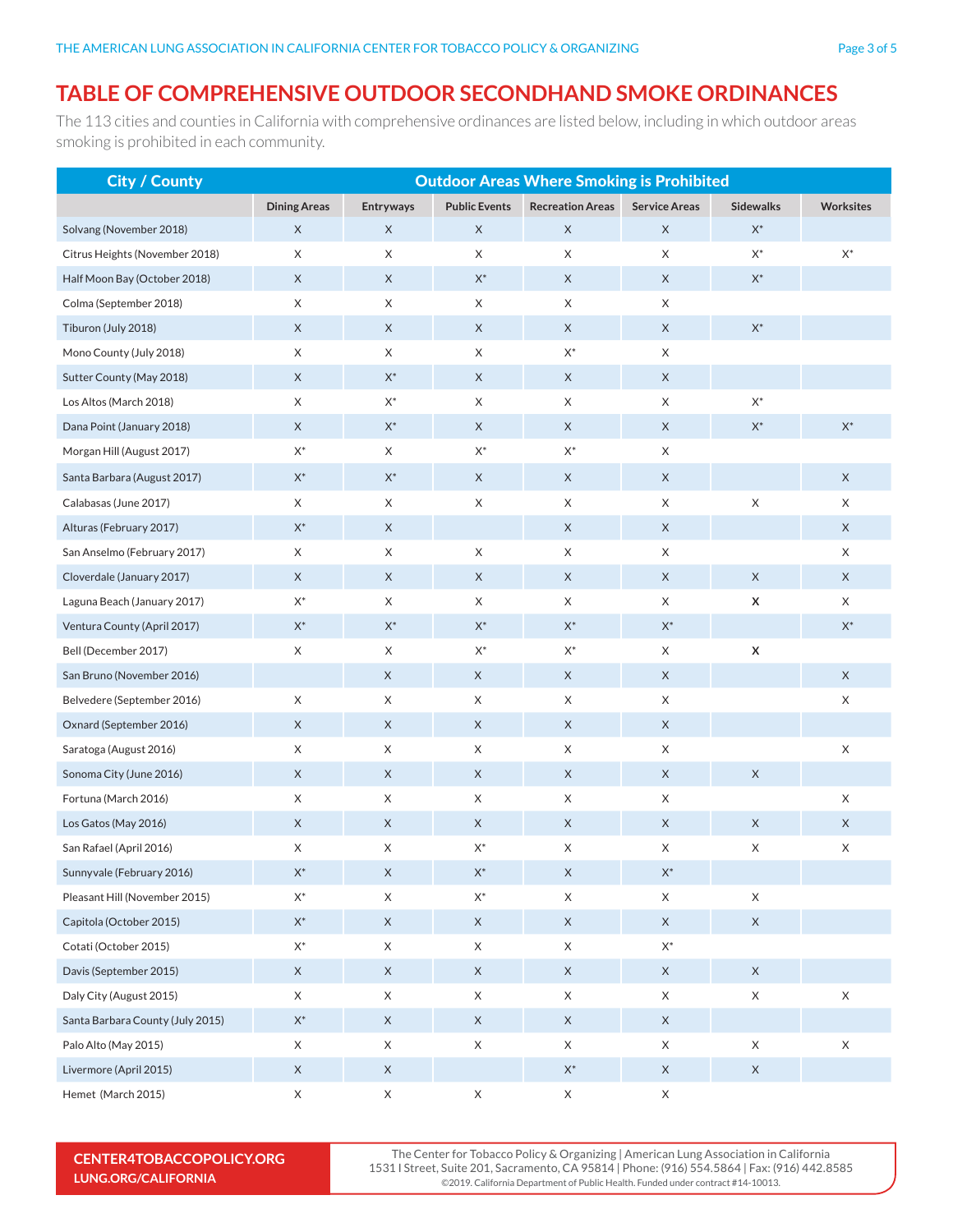#### THE AMERICAN LUNG ASSOCIATION IN CALIFORNIA CENTER FOR TOBACCO POLICY & ORGANIZING

| Ð    |  |         |  |
|------|--|---------|--|
| ⊣⊴פ∽ |  | 20 4 OI |  |
|      |  |         |  |

| <b>City / County</b>               | <b>Outdoor Areas Where Smoking is Prohibited</b> |                           |                      |                         |                      |                  |                  |
|------------------------------------|--------------------------------------------------|---------------------------|----------------------|-------------------------|----------------------|------------------|------------------|
|                                    | <b>Dining Areas</b>                              | Entryways                 | <b>Public Events</b> | <b>Recreation Areas</b> | <b>Service Areas</b> | <b>Sidewalks</b> | <b>Worksites</b> |
| Oceanside (March 2015)             | X                                                | $\mathsf X$               |                      | $\mathsf{X}^*$          | $\mathsf{X}^*$       | X                |                  |
| Paradise (February 2015)           | $\mathsf{X}^*$                                   | $\boldsymbol{\mathsf{X}}$ | $\mathsf{X}^*$       | $\mathsf{X}^*$          | X                    |                  |                  |
| Agoura Hills (January 2015)        | $\mathsf{X}^*$                                   | X                         |                      | X                       | X                    | X                |                  |
| El Cerrito (January 2015)          | X                                                | $\boldsymbol{\mathsf{X}}$ | X                    | X                       | X                    | X                | X                |
| Piedmont (December 2014)           | X                                                | X                         | X                    | X                       | $\mathsf X$          | X                | X                |
| Foster City (October 2014)         | $\mathsf{X}^*$                                   | X                         | X                    | X                       | X                    | X                |                  |
| Manhattan Beach (July 2014)        | X                                                | $\mathsf X$               | X                    | X                       | X                    | X                | X                |
| Oakley (July 2014)                 | X                                                | X                         | X                    | X                       | X                    |                  |                  |
| Rancho Cordova (June 2014)         | $\mathsf X$                                      | $\mathsf X$               | $\mathsf X$          | $\mathsf X$             | X                    |                  |                  |
| Corte Madera (May 2014)            | X                                                | X                         | X                    | X                       | X                    |                  | $\mathsf X$      |
| Beverly Hills (April 2014)         | X                                                | $\mathsf{X}^*$            | $\mathsf{X}^*$       | X                       | $\mathsf X$          |                  |                  |
| Temple City (December 2013)        | X                                                | X                         | X                    | X                       | X                    |                  |                  |
| Lafayette (November 2013)          | X                                                | X                         | X                    | X                       | X                    |                  |                  |
| Coronado (October 2013)            | $\mathsf{X}^*$                                   | X                         | X                    | X                       | X                    | X                |                  |
| Walnut Creek (October 2013)        | X                                                | X                         | X                    | X                       | X                    | $\mathsf{X}^*$   | $\mathsf{X}^*$   |
| Arcata (July 2013)                 | $\mathsf{X}^*$                                   | $\boldsymbol{\mathsf{X}}$ | X                    | X                       | X                    | X                | X                |
| San Ramon (February 2013)          | X                                                | X                         | X                    | X                       | X                    |                  |                  |
| Petaluma (January 2013)            | X                                                | X                         | X                    | X                       | X                    |                  | X                |
| Fremont (November 2012)            | $\mathsf X$                                      | X                         | X                    | X                       | $\mathsf X$          | X                | X                |
| Mill Valley (September 2012)       | X                                                | X                         | X                    | X                       | X                    |                  | X                |
| San Fernando (September 2012)      | X                                                | X                         | X                    | X                       | X                    |                  |                  |
| Sausalito (August 2012)            | X                                                | X                         | X                    | X                       | X                    |                  | X                |
| Morro Bay (February 2012)          | X                                                | X                         | $\mathsf{X}^*$       | X                       | X                    |                  | X                |
| Orland (February 2012)             | X                                                | X                         | $\mathsf{X}^*$       | $\mathsf{X}^*$          | X                    |                  |                  |
| Carson (December 2011)             | $\mathsf X$                                      | $\boldsymbol{\mathsf{X}}$ | $\mathsf X$          | X                       | $\mathsf X$          |                  | X                |
| Laguna Hills (December 2011)       | X                                                | X                         | X                    | X                       | X                    |                  |                  |
| Solana Beach (December 2011)       | $\mathsf X$                                      | $\mathsf X$               | $\mathsf X$          | $\mathsf X$             | $\mathsf X$          |                  |                  |
| Alameda (November 2011)            | X                                                | X                         | X                    | X                       | X                    | $\mathsf X$      | $\mathsf X$      |
| Hermosa Beach (November 2011)      | $\mathsf X$                                      | $\mathsf X$               | $\mathsf X$          | X                       | $\mathsf{X}$         | X                | $\mathsf X$      |
| Compton (October 2011)             | X                                                | $\boldsymbol{\mathsf{X}}$ | X                    | X                       | $\mathsf X$          |                  |                  |
| Sonoma County (October 2011)       | X                                                | $\boldsymbol{\mathsf{X}}$ | $\mathsf X$          | X                       | $\mathsf{X}$         |                  |                  |
| Campbell (September 2011)          | $\mathsf X$                                      | $\mathsf X$               | X                    | X                       | X                    |                  |                  |
| Concord (September 2011)           | $\mathsf{X}^*$                                   |                           | $\mathsf{X}^*$       | $\mathsf{X}^*$          | $\mathsf{X}^*$       | X                |                  |
| Huntington Park (August 2011)      | X                                                | $\boldsymbol{\mathsf{X}}$ | X                    | X                       | $\mathsf X$          |                  | $\mathsf X$      |
| Fairfax (June 2011)                | $\mathsf X$                                      | $\mathsf X$               | $\mathsf X$          | $\mathsf X$             |                      |                  | $\mathsf X$      |
| Larkspur (April 2011)              | X                                                | $\boldsymbol{\mathsf{X}}$ | X                    | X                       | X                    |                  | X                |
| Carpinteria (February 2011)        | $\mathsf X$                                      | $\mathsf X$               | $\mathsf{X}^*$       | $\mathsf X$             | $\mathsf X$          | $\mathsf X$      | X                |
| Santa Clara County (November 2010) | X                                                | X                         | $\mathsf X$          | X                       | X                    |                  | X                |
| Union City (November 2010)         | $\mathsf X$                                      | $\boldsymbol{\mathsf{X}}$ | $\mathsf X$          | X                       | $\mathsf X$          |                  | $\mathsf X$      |
| Contra Costa County (October 2010) | X                                                | $\boldsymbol{\mathsf{X}}$ | X                    | X                       | X                    |                  |                  |

**CENTER4TOBACCOPOLICY.ORG LUNG.ORG/CALIFORNIA**